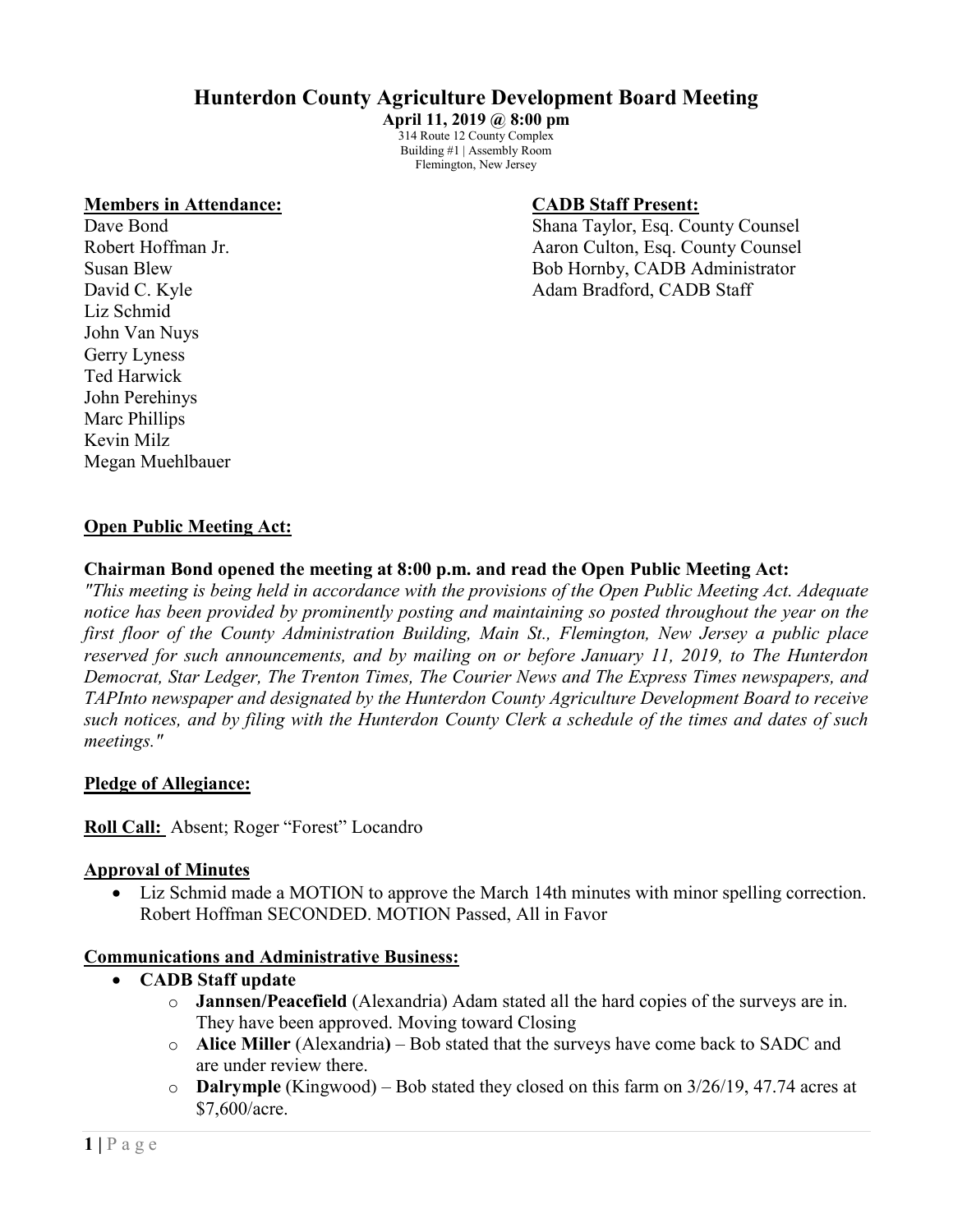$\circ$  Bob asked Kevin Milz if he had any violations to talk about. He stated he did not.

#### **Correspondence:**

• None at this time

## **SADC Comments:**

• **SADC** – Stephanie Miller from SADC could not make it tonight. There is nothing new out of SADC

## **Chair Comments:**

• None at this time

#### **Old Business:**

• **Farmland Preservation Plan Update** – Dave Kyle and Liz Schmid have volunteered to help Bob work on it, but with farmland applications he hasn't been able to work on it much.

## **New Business:**

- **McConaughy Farm Division** Postponed, not sure if they will be on next month's agenda.
- **2019 Planting Round –** 6 applications came in. Two in Franklin Township, one in East Amwell and the Bowlby Farms as three separate applications in Raritan Township. Doing a site visit on May  $1<sup>st</sup>$  and members of the board will report back. In reference to the size of two farms, Stryker and Kanach, Bob answered they are adjoining other preserved farms. Kanach is almost completely surrounded by preserved land and Stryker already has 2 sides preserved.

## **Right to Farm Matters**:

• None at this time

## **Board Comments:**

- Board member Dave Kyle asked about farms without exception areas getting a window where they can get exempted areas. Someone received a letter, he already had an exemption area but the person he was talking to did not, and he did not get a letter. Kevin Milz stated he must be referring to a Farmland Preservation Applications Special Permit for Rural Micro Enterprises. If you wanted to start a business, you could apply for this. The special permit is good for 10 years. Bob said the program is being run by the SADC, to be eligible for it your farm had to be preserved before a certain date. Bob did not know the cut-off date off hand. Bob stated in the beginning SADC did not really push for exception areas, so now they are giving the owners an option. Kevin Milz stated that if you didn't have an exception area, you would take the square footage of the building and pay a one-time permit fee for that square footage. Shana stated she found the date, it is January  $12<sup>th</sup>$ , 2006. It had to be preserved before that with no exception areas. It basically allows you to have a non-agricultural business on your farm. Shana stated its 500 square feet of an existing building that may be expanded up to 2,500 square feet of the interior of and existing building at least 5 years old.
- Bob asked Megan if she was able to attend the industrial Hemp meeting. She stated she did not get to the meeting. She stated things are in limbo with the state for permitting. Bob stated that if interested Rutgers put out a pamphlet about Industrial Hemp, he said it's an interesting read about how to go about starting the program.
- Board question if an agenda is this light again, could they cancel the meeting? Bob stated that the agenda changed at around 4 o'clock it was too late to cancel. In certain cases, they would have